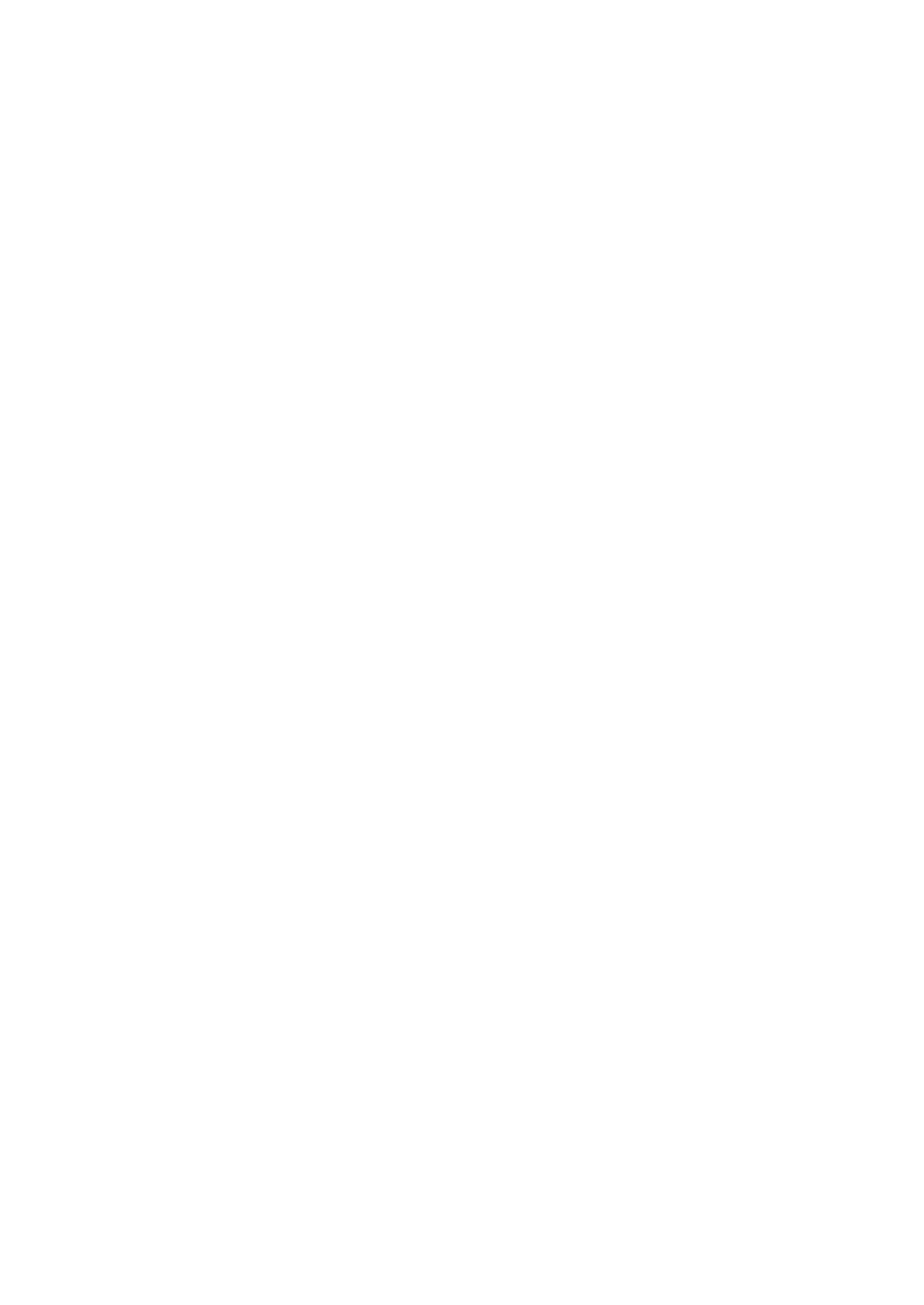This Guide contains important rules covering e-mail and access to the Internet. Many of the rules apply equally to the Council's other methods of communicating internally and externally such as letter, fax and telephone.

Failure to comply with the rules will be dealt with as a disciplinary matter, and depending upon the seriousness of the offence, could lead to your dismissal (in the case of an Officer), referral to Durham County Council's Monitoring Officer (in the case of a Member) and may result in legal claims against you and the Council.

It is vital that you read this Guide carefully. If there is anything you do not understand, you should ask your Supervisor, Manager or the Town Clerk.

As users of the Council's computer equipment, you are under an obligation not to misuse the equipment, system and facilities available to you at work. Improper use of IT equipment and systems will be regarded as an offence under the Council's Disciplinary Procedure.

All Internet and E-Mail users are expected to be aware of, and follow, the rules below:-

- The Internet should only be accessed via the corporately approved method and after authorisation by the Town Clerk.
- Access to the Internet will be limited to appropriate business use on behalf of the Council as determined by The Town Clerk. You must not use the Council's facility to access the Internet for personal use during work time. You should not subscribe to any bulletin boards, newsgroups or any other Internet service of any kind whatsoever without prior written permission from the Town Clerk. You should not download software onto the Council's system.
- The Internet must not be used to access sites of a dubious nature. Sites involving material of a sexually explicit or violent nature or material which is offensive in any way are specifically not allowed. You must report accidental access to a dubious site to the Town Clerk and make sure it is logged.
- Make sure that no-one else knows your PC password. Do not use someone else's PC for Internet or E-Mail purposes unless you are authorised to do so. Similarly, do not allow anyone else to use your PC using your password unless they are authorised to do so. Log any use of your machine by others.
- E-Mail facilities are predominately for business purposes, although you are permitted reasonable private usage provided this does not interfere with your duties. E-Mail usage will be automatically logged and monitored and may be inspected at any time without notice. As with telephone calls, you must not spend an unreasonable amount of your working time using this facility.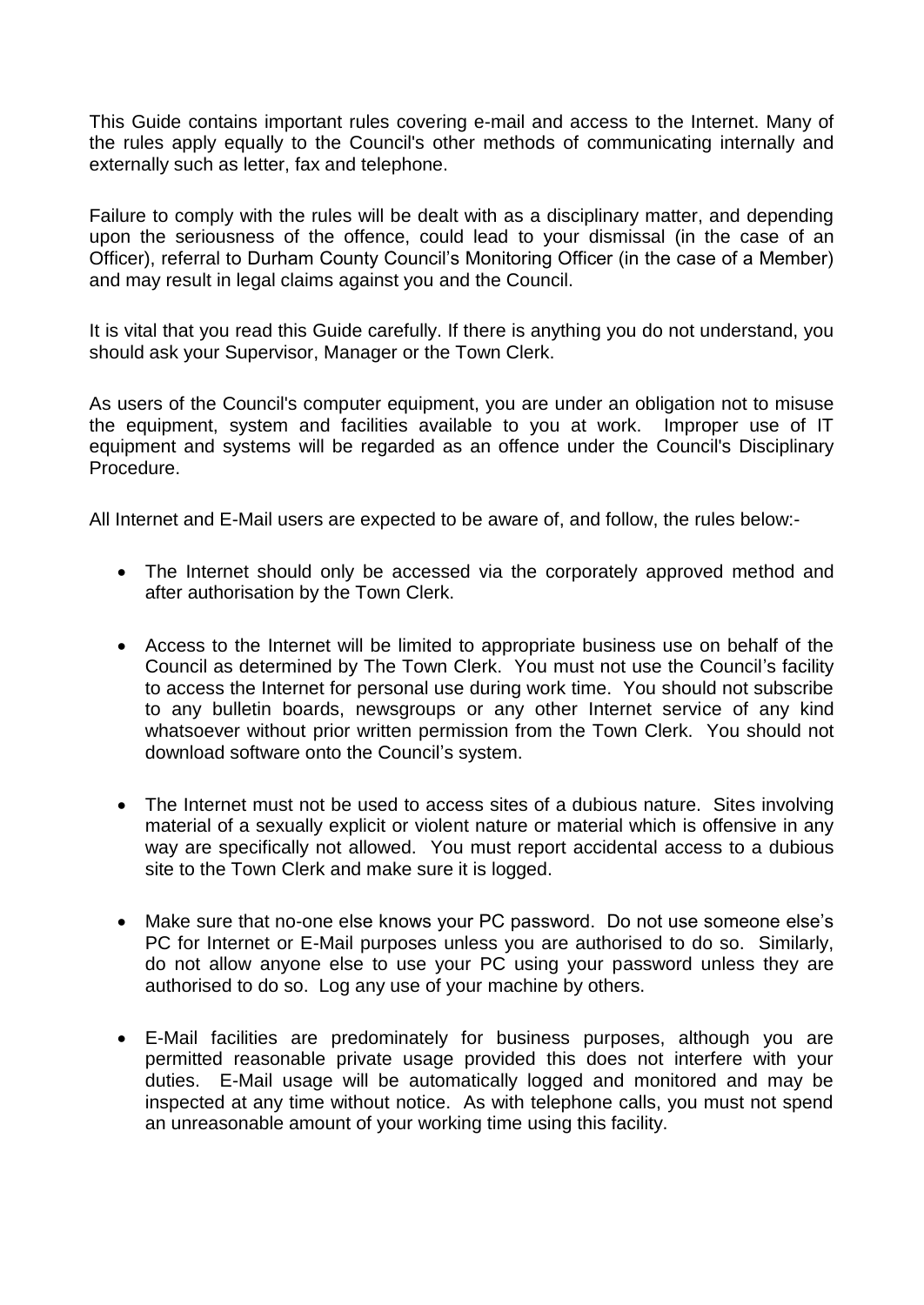• If you send a personal E-Mail, start or sign off the E-Mail with the following statement:

"Personal E-Mail. This E-Mail is personal. It is not authorised by or sent on behalf of the sender's employer. This E-Mail is the personal responsibility of the sender"

- Ask yourself, before sending an E-Mail, how you would feel if your message was read out in Court. E-Mail messages may have to be disclosed in litigation.
- Obtain confirmation for receipt for important E-Mails sent; and make and keep hard copies of important E-Mails sent and received.
- Check your E-Mail on each working day or arrange for a duly authorised person to do so on your behalf.
- Reply promptly to all E-Mail messages requiring a response. Where a prompt detailed response is not possible, send a short E-Mail acknowledging receipt and giving an estimate of when a detailed response will or should be sent.
- Do not impersonate any other person when using E-Mail or amend messages received.
- Do not import any non-text file, including files received as E-Mail attachments, onto the system without first checking them for viruses, using the approved software.
- Do not create E-Mail congestion by sending trivial messages or personal messages or by copying E-Mails to those who do not need to see them.
- Do not send or forward E-Mail messages or documents which are, or may be construed as harassment or bullying. A clear distinction can be drawn between friendly attention which is reciprocated by another employee, and unwanted or unpleasant behaviour or comments which cause distress or fear. The following paragraphs give a general description of activities which may constitute harassment but do not exclude other forms of inappropriate behaviour which are irrelevant to, and have a negative affect on, the performance of a person's duties.
	- (i) Sexual harassment includes unwanted conduct or comments based on a person's sex, sexuality or perceived sexuality which is offensive to the recipient. It can be based on actions, including comments, over a period of time but, where it is sufficiently serious, a single incident will constitute sexual harassment.
	- (ii) Racial harassment includes any racially motivated actions or comments by a person or group of people at work which are directed at one or more employees, which are repeated and/or unwanted; cause humiliation, pain or distress; interfere with job performance or create an unpleasant working environment.